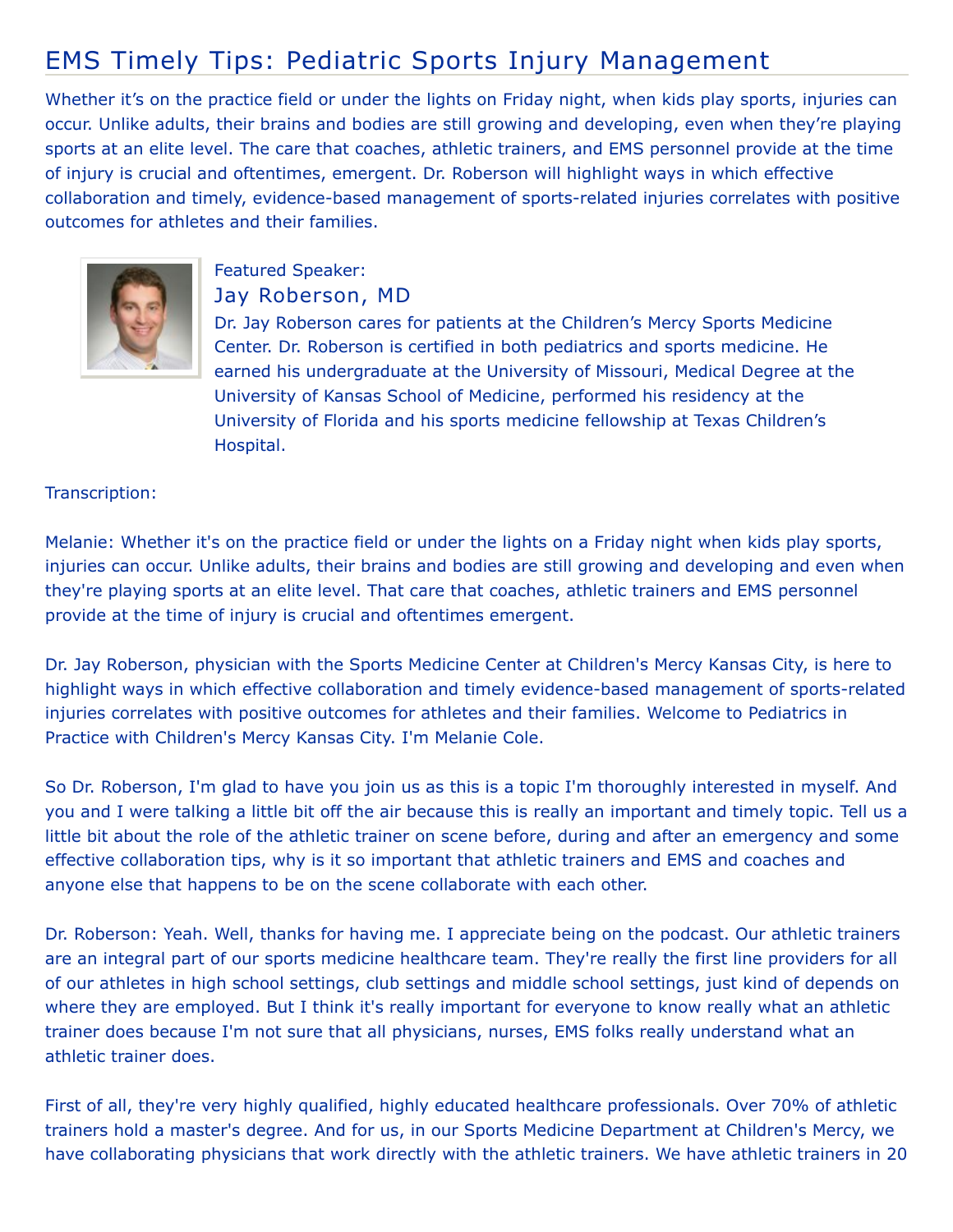plus schools. So we have very many folks kind of reporting to and collaborating with physicians, which makes a really good healthcare team, makes a lot of decisions on the athletes a lot easier. But specifically, what we're talking about today with kind of the sideline treatments, it's important to know that athletic trainers are really trained to deal with sideline emergencies. And that goes anywhere from evaluation and treatment of orthopedic injuries, such as sprains and tears and fractures all the way up to CPR and AED use. They're usually the person at the sporting event who is tasked with knowing where the AED is and knowing how to use it. They're the first responder for any CPR that'll need to be done on the field or sometimes even in the stands. Also they recognize, treat, evaluate concussions, cervical spine injuries, heat illnesses and they again are really the first line treatment for any of these athletes with problems.

Melanie: Well, certainly it is important. And as you all work together and, you know, when physicians are working together, we call it multidisciplinary, but it really is, especially when we're dealing with injuries on the field. Can you differentiate the types of heat illness, current recommendations of treatment and things when you're talking about prehospital providers that might be applicable right there at the scene?

Dr. Roberson: Yeah. There's about four different recognized heat illnesses that we see kids get. And unfortunately, as the weather continues to be warm around Kansas City and definitely in southern states, heat illness is not just an August, July kind of issue. It even becomes a September and October issue at this point. But there's kind of two sort of lower level heat illnesses, sort of middle level and then the serious heat illness, that would be heat stroke.

So there's heat syncope and heat cramps, which are pretty good names unlike a lot of things in medicine. So heat syncope really is basically someone kind of getting dizzy, feeling lightheaded because of heat, mostly because they're sweating a lot and they've become dehydrated. And that's usually something that can be remedied very easily at the time of presentation of symptoms by taking a break, getting some fluids, kind of resting, maybe resting for the rest of the day, but potentially even getting back to play that day. Heat cramps kind of the same issue, probably has to do somewhat with the hydration. You get kids getting frequent cramps. Sometimes those cramps escalate a little bit and, occasionally, someone would need to actually go to the hospital for heat cramps if they are persistent Those are the things that typically can be managed easily by an athletic trainer and then passed on to a parent at home for final treatment.

Then, there's heat exhaustion where someone is really getting quite exhausted from heat and exercise. And that's someone who's going to be basically taken out of play for the day. But they're not going to suffer any major complications from that. They're going to still be aware and alert.

And then you get kind of beyond those to the true heat stroke. And that's the one that we all worry about, and that's the one that is really concerning. That really has to do with the core body temperature rising. The other heat illnesses don't truly have core body temperature changes. But heat stroke is something that has killed numerous young, healthy athletes each year. It's 100% preventable. And it requires someone who's really ready to treat it and recognizes it early to prevent the major complications.

So whenever we see someone who's got some heat illness going on, who starts to become out of it,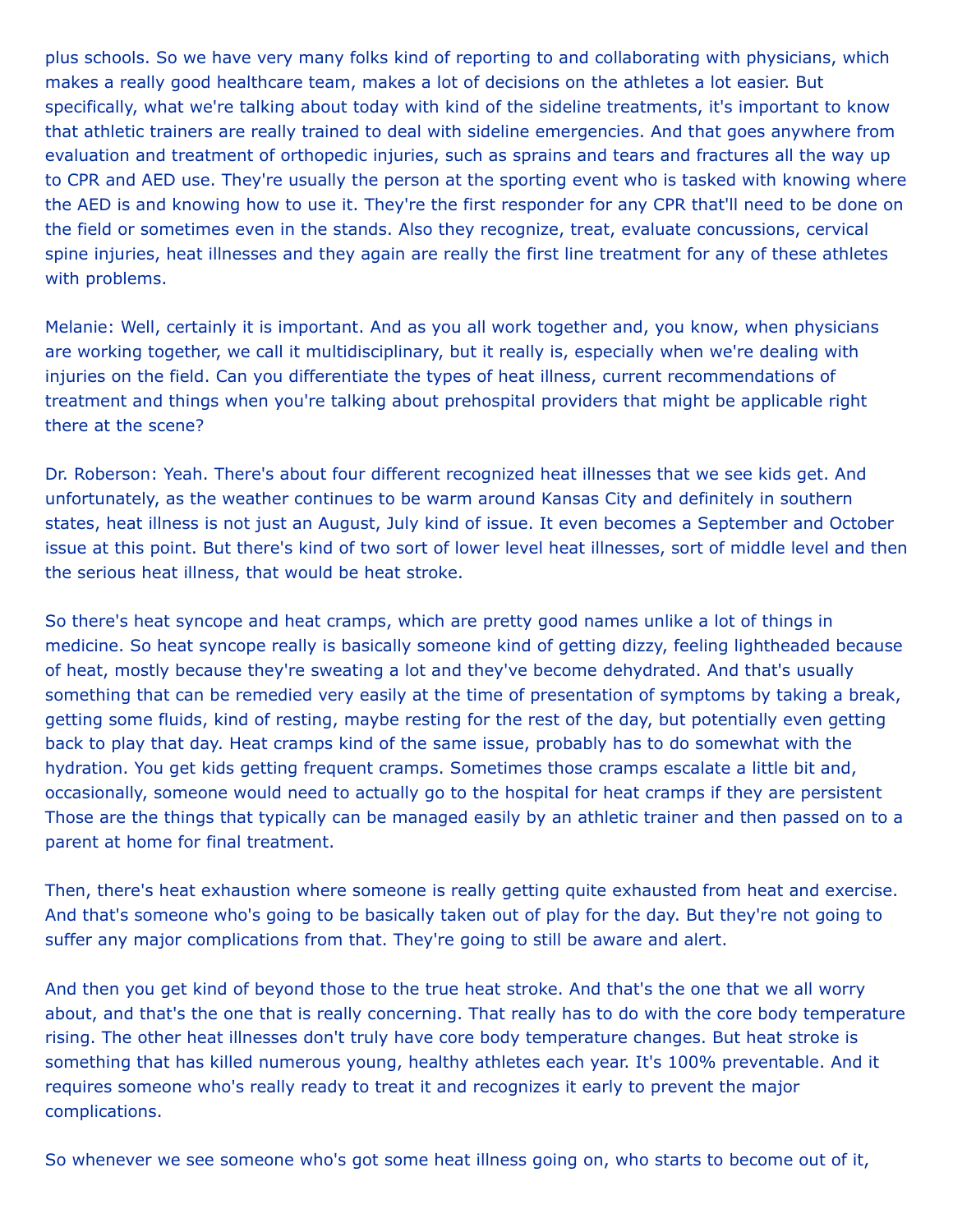combative, kind of wobbly, just really not acting like themselves, almost acting like someone who's been drinking, then we really worry about that. And kind of step one, though it's not always available, unfortunately, but step one is, to find out what their core body temperature is. And there's really only one good way to do that, and that's through a rectal thermometer. And again, not every person is going to have that with them, not every school is going to allow an athletic trainer to do that. But that is the best practice, is to take a rectal temperature. But if you don't have a rectal thermometer and you assume that it's heat stroke, then you need to start treating. But the thermometer kind of threshold is a core body temperature over 103 degrees Fahrenheit. If someone has that, then they need to be put immediately into a cooling tub. And this is one of the few places where calling EMS, while important and something we definitely want to do, could lead to worse outcomes if a patient is taken directly to the hospital, rather than left in the cooling tub until their core body temperature comes down below 103 degrees.

So that is one sort of disconnect that we've seen at times between EMS and athletic trainer knowledge because the EMS technicians definitely want to get people to the hospital and that's what they're trained to do. And in this case, it's something you'd want to stop, wait another 5, 10, 15 minutes, whatever it takes to really get somebody cooled down. And to cool them down, you have to put them in a cold tub, which is iced water. So the athletic trainers know this. They have the resources to do that with their ice machines and their large plastic tubs. So that is the best place to do it, because most ERs are not equipped to cool somebody. There isn't a large ice machine and plastic tub to leave somebody in. So that is the treatment. That is how to prevent death with a heat stroke, is to put somebody in a cold tub and leave them there until they're cool.

Melanie: What great information. Absolutely fascinating. So now, let's talk about some considerations in splinting or fracture management. Again, this is something that other physicians and coaches and providers don't always know about. So speak a little bit about on-scene fracture management, splinting, and even pain management.

Dr. Roberson: Yeah. So fracture Management, typically if someone has injured a lower extremity and they can, you know, keep running, keep walking, they probably have not broken something. That's not a perfect rule, but it's a pretty good rule. But if someone can't bear weight, then there's a good chance they have a fracture.

If something is displaced and ankles turning the wrong way, you feel like a bone is sticking out, you can always compare something to the athlete's other limb. So, you know, if it's the right ankle that's hurting, compare it to the left ankles, see if things really don't look right. And if that's the case, then a lot of times we'd want somebody to be seen in the emergency room that night.

If there there more pain and it is swollen and there is nothing that looks deformed at a place turned the wrong way, then a lot of times that could be iced and kind of elevated, splinted, if you got it. Some athletic trainers and some coaches have some moldable kind of metal and foam splints that they can use on a foot or an ankle or a wrist. And if those were available, it can be perfectly reasonable to wait until the next day to go get an x-ray. Pain management though is important. If the pain is severe, then that is always something that going to the emergency room or an urgent care or something that is very reasonable to do. But if you got a set of crutches, you got a little splint and the athlete is in pain, but not severe, then that would be reasonable kind of to wait till the next day.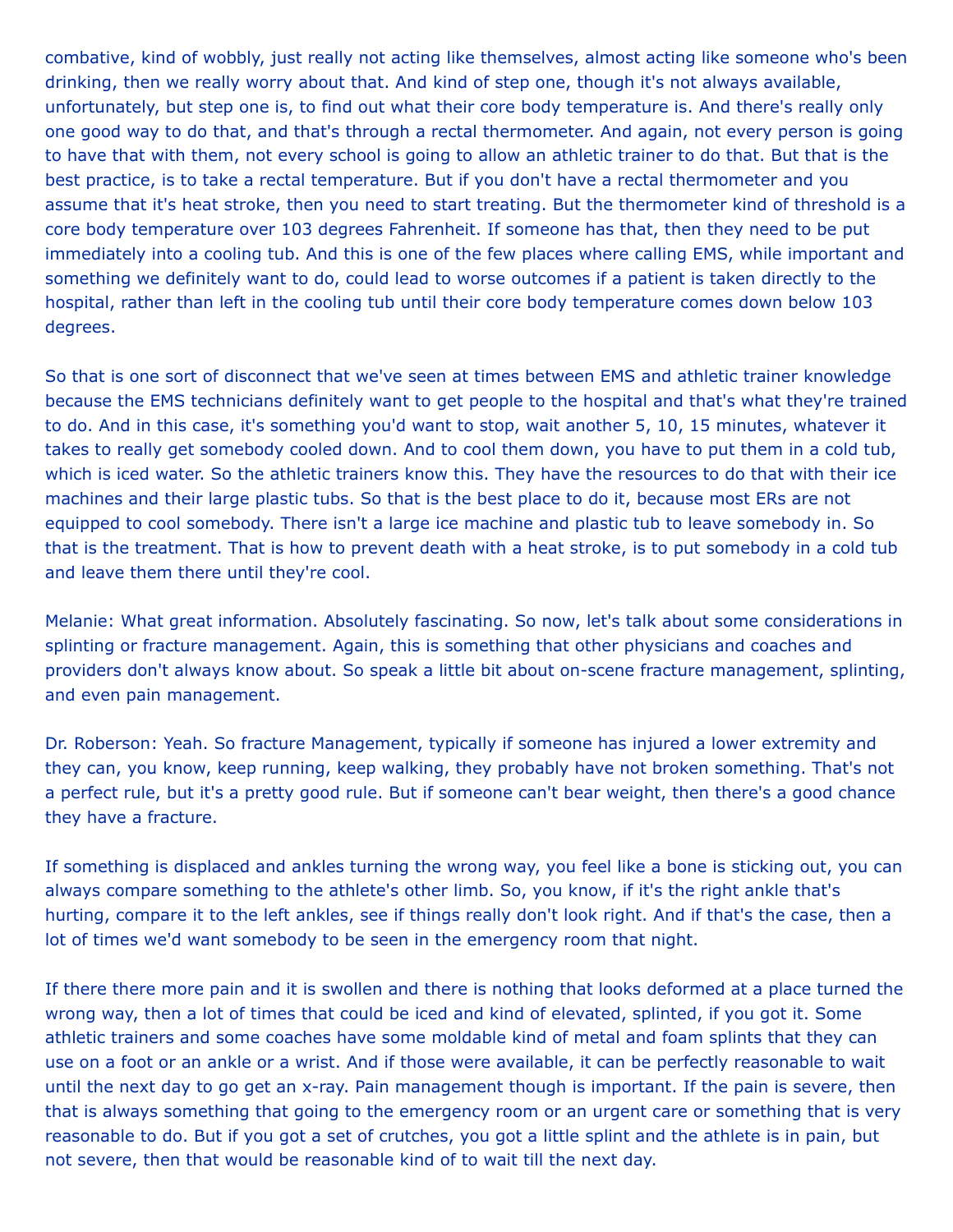Wrist, hand, finger, kind of the same rules apply. Obviously, you wouldn't be bearing weight on your hands, well, unless you're a gymnast. But again, if something looks displaced, deformed, then that should probably be evaluated that night, so that fracture or dislocation could get reduced. But if something is more swollen, painful, but not severe, if again if you got the resources to do a little splint, kind of immobilize as much as possible and kind of go the next day, that is reasonable. Also, you know, depending on what the family wants to do, going that night is also very reasonable.

Melanie: These are excellent best practices and standard of care. And what a great list we're compiling here. We have a couple more to go through, Dr. Roberson. So current recommendations for backboarding, as long as we're talking about that in collar use in kids and adolescents. Speak about that.

Dr. Roberson: Yeah. So, the NATA, the National Athletic Trainers Association, AMSSM, ACSM have all kind of come together and looked at backboarding and spinal cord injuries and kind of the management to do on the field. And number one most important thing to do is for your sports team, for your school to have an emergency action plan, something that the athletic director or the coaches, the athletic trainer, everybody's aware of, everybody kind of knows the rules and the plans before getting going.

And if you're in a situation where you're lucky enough to have the EMS folks come to the games, so there are some games around our city where EMS is available on the sidelines ready to go, then make sure you include the EMS folks in that emergency action plan and go over it with them as well.

And then really important to, you know, know where the AED is and know where the hospital that they'd be likely to go to is, hopefully, no one will. Parents to each of the athletes are if they're around, because they'll want to be involved in the decisions too. But sometimes parents aren't available, sometimes parents are working and things like that. So decisions do have to be made sometimes without the parent input. Ideally, the athletic director or the coach would be able to get ahold of any parent, kind of have their phone numbers and stuff too just in case they are.

And then one of the recommendations, again, if it's in the policy of the EMS folks who are there and each EMS district, each, you know, Kansas City Fire Department, Kansas City Missouri Fire Department, Johnson County Fire Department, they all have some slightly different rules and then the private company that might show up occasionally with the ambulance have their different rules. So it's important to recognize that different folks have different rules that they're beholden to.

But if possible, the ideal way to do spine boarding is out of equipment. So if you can utilize the expertise of the athletic trainer and remove the equipment. Again, this all depends on who's available, who's comfortable with it, how many people are comfortable with it, how many people are available who can help remove equipment. So it is a slightly different calculation each time.

But ideally, the athletic trainers would help to remove the helmet, the shoulder pads, things like that, whether it's hockey or football or lacrosse where you've got those kind of pieces of equipment, because the athletic trainers are very comfortable and very used to removing that equipment and they practice on it. I know personally from working in a emergency room that most doctors working in emergency room don't spend any time taking off the equipment. And we try to do some educational stuff once or